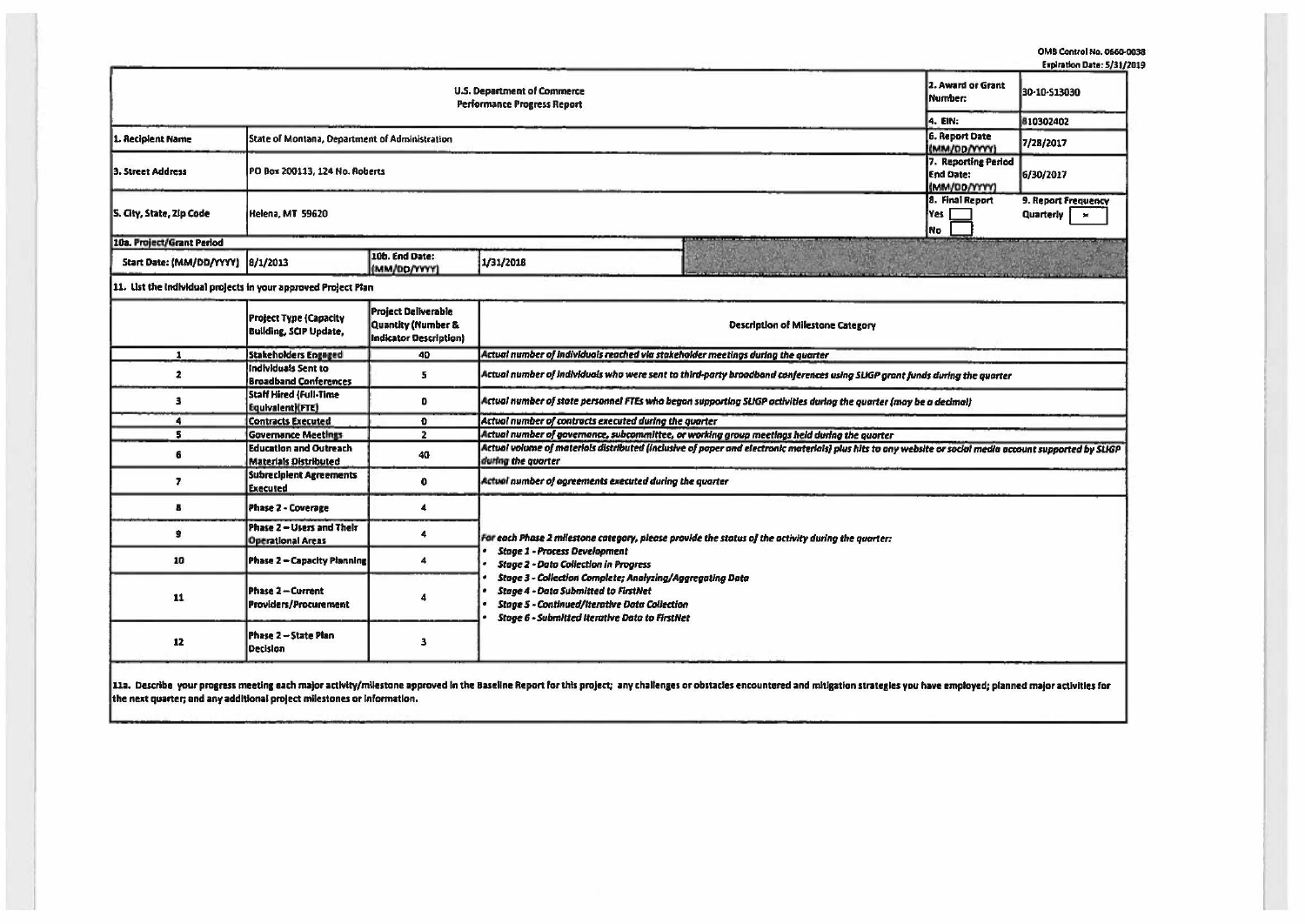The Tribal OR Coordinator attended the Montana All Nations All Hazards meeting the 5th and 6th of April at Greatfalls, MT. She met with the Tribal Emergency Managers and discussed the outcome of the Ravada Networks lawsuit May 3, She attended the Northwest Tribal Public Safety meeting at Seattle. The FirstNet Tribal Lialsons presented as well as AT&T. The Coordinator attended weekly bureau meetings as well as weelly meetings with the Governo Indian Affairs. She also worked with the seven Montana Tribes to inform and encourage them to send representatives to the July Special SIGB meeting where FirstNet and AT&T presented on the Governor's Opt-in decision. Staff and participated with the Western States weekly calls comprised of SPOC's and staff namely Region's 8 & 10 but with other states participating on a random basis, depending on the topics of discussion. Governance (SIGB) mee 4/13 and 5/ll. The meetings are posted at: http://sitsd.mt.gov/Governance/Boards-Councils/SIGB There was no SIGB meeting in June, in part to prepare for a special meeting on July 27th to vote on the Opt-in Decision (that m yesterday: the Board recommended to Governor that he Opt-in). Joined the SPOC Webinal on 5/2; The SPOC, Governor's Policy Advisor, AOR and SUGP Manager attended the Dallas SPOC Meeting. There was continuing research and discussion about the Portal and NDA agreement throughout June and into July. The Department of Administration Lawyer declined to accept llability for all SIGB members accessing the Portal. Access was restricted to 3 person AOR and the Governor's Policy Advisor. We were sucessful at working around the problem whitness the SIGB recommendation to Opt-In on July 27.

11b. If the project team anticipates requesting any changes to the approved Baseline Report in the next quarter, describe those below. Note that any substantive changes to the Baseline Report must be approved by the Depart Commerce before implementation.

We continue to work with the SUGP Program Office to de-obligate funds that will allow NTIA to sponsor SUGP 2.0.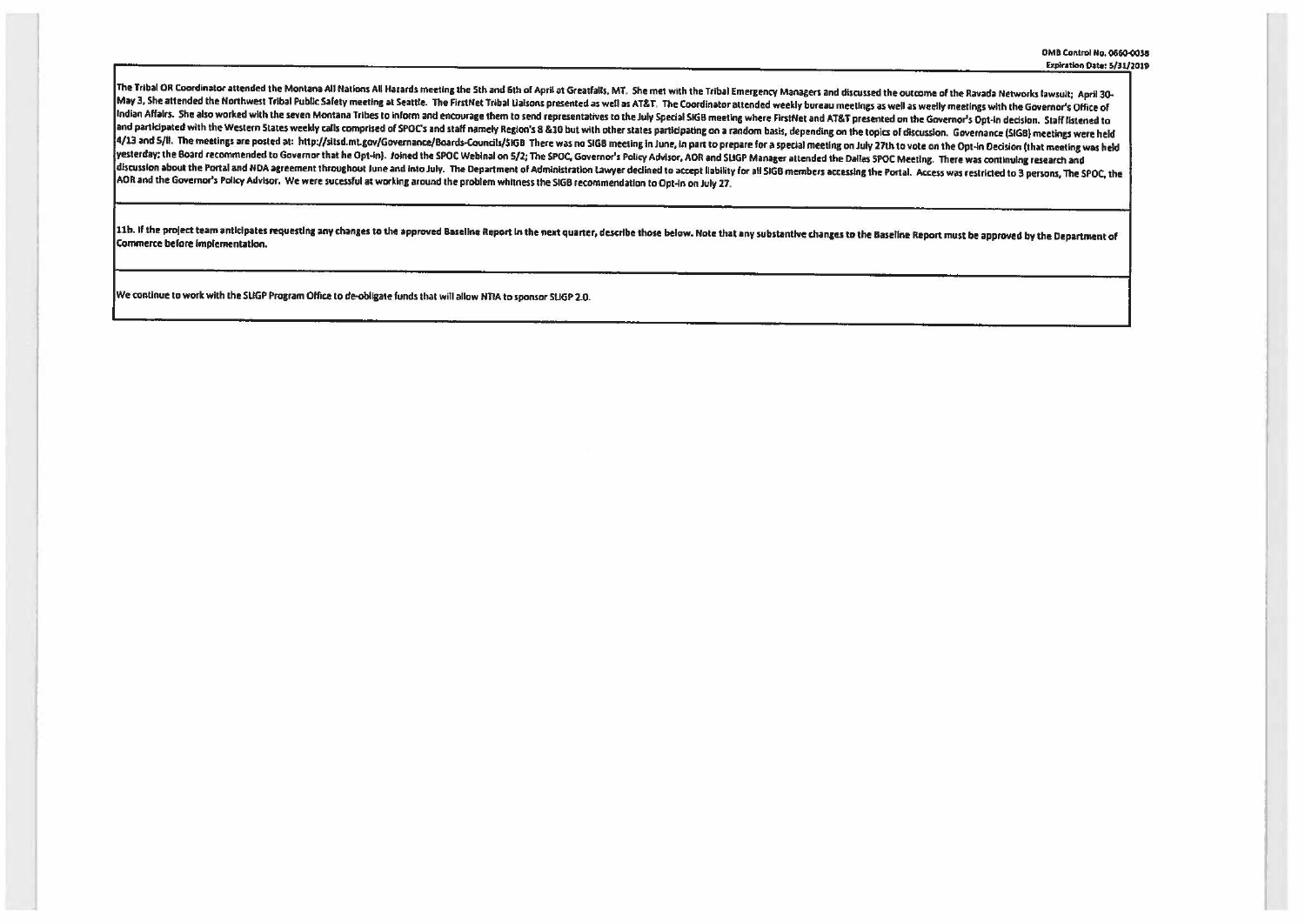11d. Describe any success stories or best practices you have identified. Please be as specific as possible.

12. Personnel

12a. If the project is not fully staffed, describe how any fack of staffing may impact the project's time line and when the project will be fully staffed.

| 12b. Staffing Table - Please include all stoff that have contributed time to the project. Please do not remove individuals from this table. |                            |                                                                                                                                                              |                                                                                                                                                        |                      |                                      |                   |                 |                                         |                                          |  |
|---------------------------------------------------------------------------------------------------------------------------------------------|----------------------------|--------------------------------------------------------------------------------------------------------------------------------------------------------------|--------------------------------------------------------------------------------------------------------------------------------------------------------|----------------------|--------------------------------------|-------------------|-----------------|-----------------------------------------|------------------------------------------|--|
| <b>Job Title</b>                                                                                                                            | <b>FTEX</b>                |                                                                                                                                                              | <b>Project (s) Assigned</b>                                                                                                                            |                      |                                      |                   |                 |                                         |                                          |  |
| SUGP Project MGT (Inkind)                                                                                                                   | 100%                       | Work with and prepare reports for the SIGB, prepare quarterly PPR, supervise the OR Coordinator, Prepare RFP's and MoU's, answer FN RFI's                    |                                                                                                                                                        |                      |                                      |                   |                 |                                         | Change<br><b>No Change</b>               |  |
| SPOC (Inkind)                                                                                                                               | 5%                         | Single Point of Contact, Supervises Bureau Chief and SUGP PM                                                                                                 |                                                                                                                                                        |                      |                                      |                   |                 |                                         |                                          |  |
| <b>PSCB Bureau Chief (Inkind)</b>                                                                                                           | 20%                        | Meeting and Conference attendance, SUGP supervision, Grant AOR                                                                                               |                                                                                                                                                        |                      |                                      |                   |                 |                                         | <b>No Change</b><br>No Change            |  |
| <b>PSCB Bureau Fiscal MGT</b><br>[{Inkind]                                                                                                  | 3%                         | Liasion with state accounting, fiscal reporting and procurement                                                                                              |                                                                                                                                                        |                      |                                      |                   |                 |                                         | No Change                                |  |
| <b>SUGP OR Coord. (Federal)</b>                                                                                                             | 100%                       | Contract for meeting facilitator, schedule regional and tribal meetings, develop contacts with local and tribal first responders, attend regional and tribal |                                                                                                                                                        |                      |                                      |                   |                 |                                         | Mo Change                                |  |
| Administrative Assistant                                                                                                                    |                            |                                                                                                                                                              | Maintain SIGB and SLIGP websites, SIGB attendance records, munutes, scheduling, meeting set-up, travel claims processing for SIGB members, and, answer |                      |                                      |                   |                 |                                         |                                          |  |
| (Federal)                                                                                                                                   | 50%                        | No Change<br>SIGB member requests.                                                                                                                           |                                                                                                                                                        |                      |                                      |                   |                 |                                         |                                          |  |
| 13. Subcontracts (Vendors and/or Subrecipients)                                                                                             |                            |                                                                                                                                                              |                                                                                                                                                        |                      |                                      |                   |                 |                                         |                                          |  |
| 13a. Subcontracts Table - Include all subcontractors. The totals from this table must equal the "Subcontracts Total" in Question 14f.       |                            |                                                                                                                                                              |                                                                                                                                                        |                      |                                      |                   |                 |                                         |                                          |  |
| Name                                                                                                                                        | <b>Subcontract Purpose</b> |                                                                                                                                                              | Type<br>(Vendor/Subrec.)                                                                                                                               | RFP/RFQ Issued (Y/N) | <b>Contract</b><br>Executed<br>(Y/N) | <b>Start Date</b> | <b>End Date</b> | <b>Total Federal Funds</b><br>Allocated | <b>Total Matching Funds</b><br>Allocated |  |
| Montana State Library                                                                                                                       | <b>GIS Mapping</b>         |                                                                                                                                                              | <b>MoA</b>                                                                                                                                             |                      |                                      | 7/1/2015          | 12/30/2016      | \$100,000.00                            | <b>SO.OO</b>                             |  |

|                                                                                  |                                                                             |            |   | 11/N |                            |            |              |        |
|----------------------------------------------------------------------------------|-----------------------------------------------------------------------------|------------|---|------|----------------------------|------------|--------------|--------|
| Montana State Library                                                            | <b>GIS Mapping</b>                                                          | <b>MoA</b> |   |      | 7/1/2015                   | 12/30/2016 | \$100,000.00 | \$0.00 |
| Regional/local FirstNet Meeting Facilitator/Set-up<br>Brandborg, Sole Proprietor |                                                                             | Vendor     |   |      | 2/5/2016                   | 10/31/2017 | \$80,000,00  | \$0.00 |
| Tribal Facilitators                                                              | Moderate/conduct 8/22/2015 Tribal Meeting                                   | Vendor     |   |      | 8/21/2015                  | 9/30/2017  | \$30,000.00  | \$0.00 |
| <b>MT LE and Fire Schools</b>                                                    | <b>IEd and OR on Band 14 LTE 4 Apps and Devices</b>                         | MoA        |   |      | 7/1/2016                   | 9/30/2017  | 5152,886.00  | 50.00  |
| FN Data Requests                                                                 | Answer Data Requests as<br>they occur                                       | Vendor     | N | N    | 7/1/2016                   | 9/30/2017  | \$892,500.00 | \$0.00 |
| <b>Website Content</b>                                                           | Inter-Active for PS Community                                               | Vendor     | N | N    | To be<br><b>Determined</b> | 9/30/2017  | \$50,000.00  | \$0.00 |
|                                                                                  | 13b. Describe any challenges encountered with vendors and/or subrecipients. |            |   |      |                            |            |              |        |
|                                                                                  |                                                                             |            |   |      |                            |            |              |        |
|                                                                                  |                                                                             |            |   |      |                            |            |              |        |